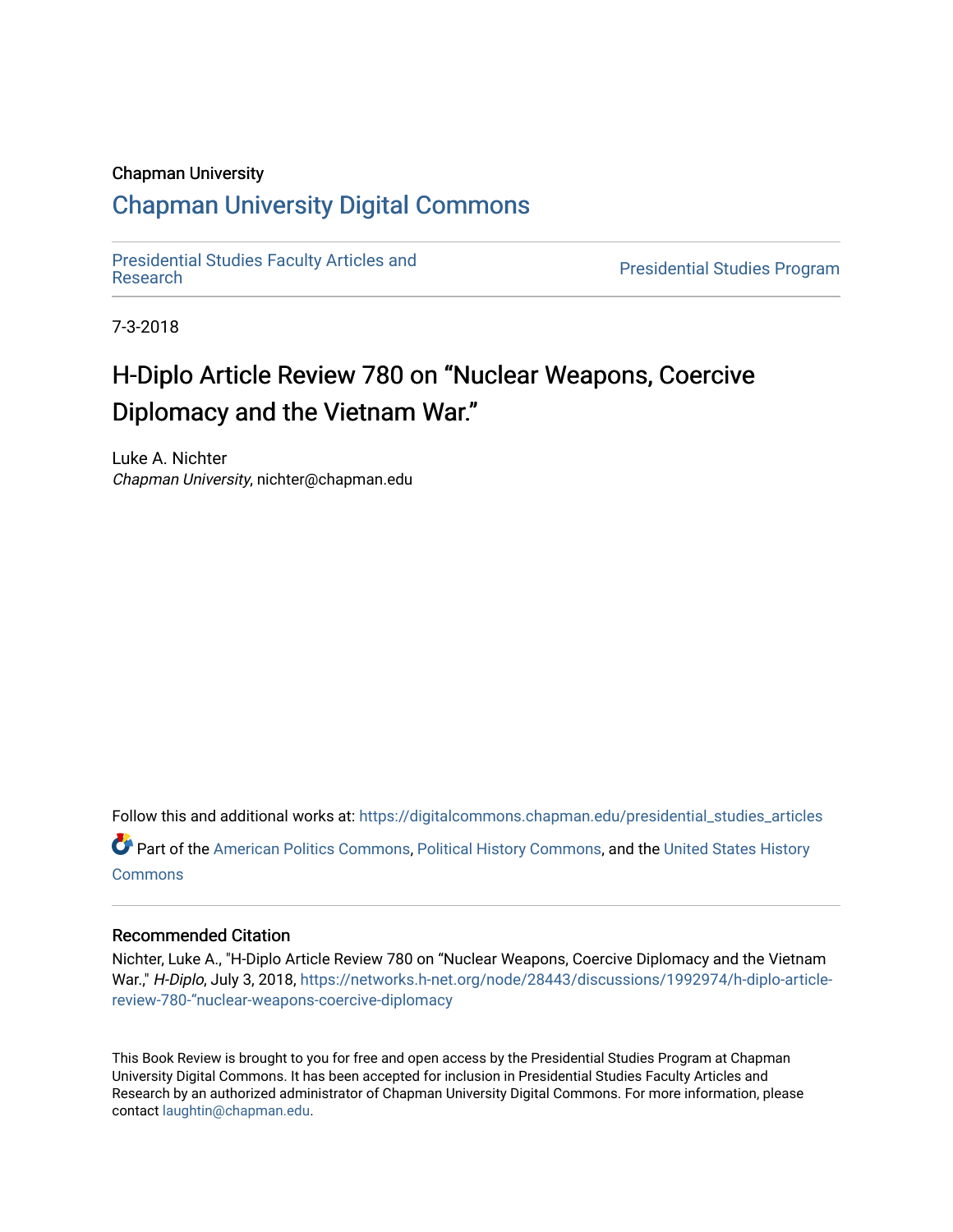## H-Diplo Article Review 780 on "Nuclear Weapons, Coercive Diplomacy and the Vietnam War."

## **Comments**

This review was originally published on [H-Diplo](https://networks.h-net.org/node/28443/discussions/1992974/h-diplo-article-review-780-%E2%80%9Cnuclear-weapons-coercive-diplomacy).

## Creative Commons License



This work is licensed under a [Creative Commons Attribution-Noncommercial-No Derivative Works 3.0](https://creativecommons.org/licenses/by-nc-nd/3.0/) [License](https://creativecommons.org/licenses/by-nc-nd/3.0/).

## Copyright

The authors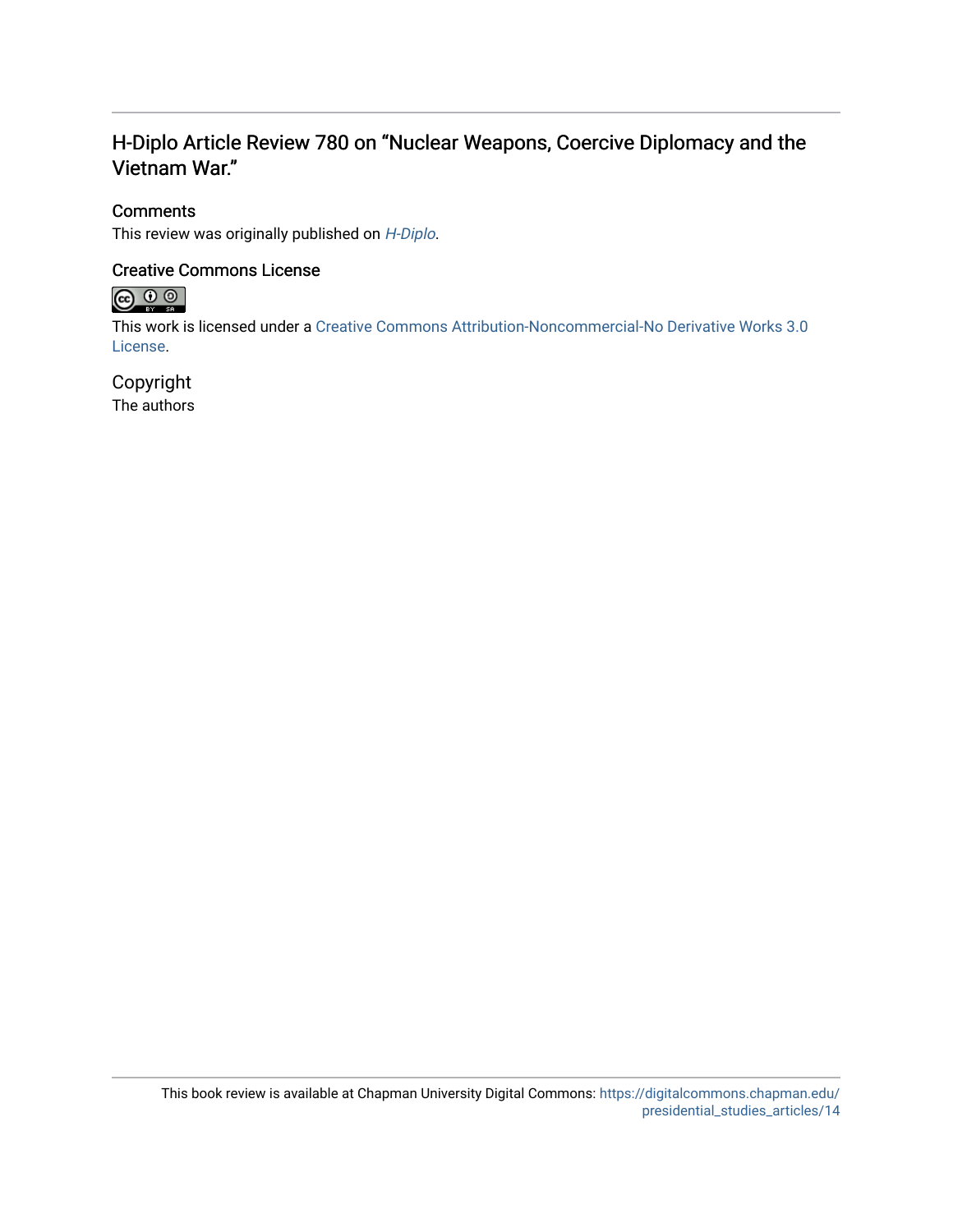# **[H-Diplo Article Review 780 on "Nuclear Weapons, Coercive](https://networks.h-net.org/node/28443/discussions/1992974/h-diplo-article-review-780-%E2%80%9Cnuclear-weapons-coercive-diplomacy) [Diplomacy and the Vietnam War."](https://networks.h-net.org/node/28443/discussions/1992974/h-diplo-article-review-780-%E2%80%9Cnuclear-weapons-coercive-diplomacy)**

Discussion published by George Fujii on Tuesday, July 3, 2018

# 2018

H-Diplo [@HDiplo](https://www.twitter.com/HDiplo) Article Review No. 780 3 July 2018

Article Review Editors: Thomas Maddux and Diane Labrosse Web and Production Editor: George Fujii

**"Nuclear Weapons, Coercive Diplomacy and the Vietnam War."** Journal of Cold War Studies 19:4 (Fall 2017): 192-210.

URL:<http://tiny.cc/AR780>

Review by **Luke A. Nichter**, Texas A&M University–Central Texas

s academics, we spend a lot of time commenting—on student work, in the classroom,

as discussants at conferences, and on manuscripts under consideration. (Maybe I should do less talking and more listening). Nonetheless, professing is what we do. Therefore, there can be no higher calling than being asked to comment on the commenters—a discussion led

Citation: George Fujii. *H-Diplo Article Review 780 on "Nuclear Weapons, Coercive Diplomacy and the Vietnam War."*. H-Diplo. 07-03-2018.

https://networks.h-net.org/node/28443/discussions/1992974/h-diplo-article-review-780-%E2%80%9Cnuclear-weapons-coercive-diploma cy

Licensed under a Creative Commons Attribution-Noncommercial-No Derivative Works 3.0 United States License.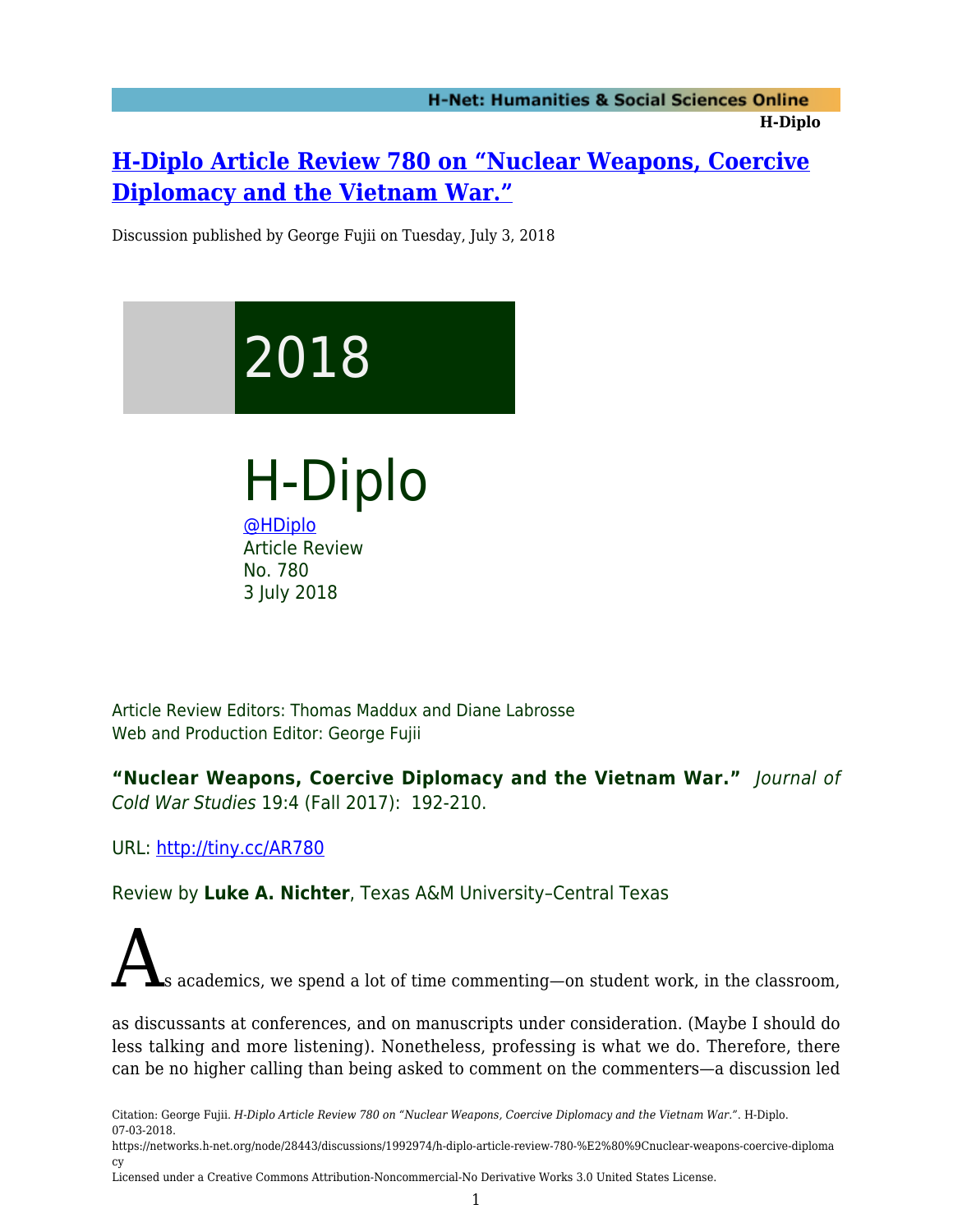by Robert Jervis and Mark Atwood Lawrence for the *Journal of Cold War Studies* of William Burr and Jeffrey P. Kimball's recent work, *Nixon's Nuclear Specter: The Secret Alert of 1969, Madman Diplomacy, and the Vietnam War*, which I reviewed previously for H-Diplo, in November 2015. [\[1\]](#page-7-0)

<span id="page-3-0"></span>In my review of this groundbreaking book, I praised it for its important work in illuminating the pre-taped period of Vietnam policy in the first year of the Nixon presidency and the connections between campaign pledges and what eventually became policy, and for how Burr and Kimball weave together all they have written previously about subjects such as the decent internal and mad man theories, and Nixon era Vietnam policy more generally, and what our understanding of these subjects brings to bear on the October 1969 secret nuclear alert and Operation Duck Hook. I was less complimentary regarding material that seemed to be a redux of material that had appeared in earlier works by the authors, which contributed to a book that was perhaps denser than was necessary. That seems to be a critique echoed by Jervis and Lawrence.

This review affords something ever so rare—a second bite of the apple, with the benefit of having read the remarks by Jervis and Lawrence. What surprises me the most, nearly three years after the book first appeared, is that we are still talking about it. I do not say this to diminish the importance of the book, but to echo Lawrence's comment: the book is about a "non-event," "the mere 'specter' of a nuclear was that never came close to occurring in practice." (201) Both Jervis and Lawrence raise a number of important issues.

Jervis makes a convincing point that President Richard Nixon and National Security Adviser Henry Kissinger basically set out to ratify "Lyndon Johnson's view that a military solution was impossible, while gaining a victory at the negotiating table by coercing the USSR into putting sufficient pressure on North Vietnam to withdraw its troops from the South." (193) Kissinger had been advising something similar since the fall of 1965, when he first visited Saigon as consultant to Ambassador Henry Cabot Lodge, Jr. – his first job as a practitioner of foreign policy. I agree with Jervis that "the nuclear alert was a bit bizarre but hardly conveyed madness. I do not think anything Nixon did met this criterion." (196) Lawrence is exactly right that this is the story of the dog that did not bark. (201) However, can we still learn something about the nature of the dog? That is discussed later. Also, I agree that "some readers may feel that Burr and Kimball overstate the administration's certainty about the inevitability of South Vietnam's defeat and the single-mindedness with which Nixon and Kissinger embraced the 'decent interval' logic." (199) The idea that Nixon, or anytime wartime president, rigidly adhered to a singular strategy and was immune to daily ups and down is absurd. There are some days on the Nixon tapes in which Nixon and Kissinger desire no interval at all except the time necessary to withdraw American POWs. However, Nixon never had a 'secret plan' to end the war. The pledge of a 'secret plan' was a creation of the press who covered his 1968 campaign based on the fact that Nixon was not willing to

https://networks.h-net.org/node/28443/discussions/1992974/h-diplo-article-review-780-%E2%80%9Cnuclear-weapons-coercive-diploma cy

Citation: George Fujii. *H-Diplo Article Review 780 on "Nuclear Weapons, Coercive Diplomacy and the Vietnam War."*. H-Diplo. 07-03-2018.

Licensed under a Creative Commons Attribution-Noncommercial-No Derivative Works 3.0 United States License.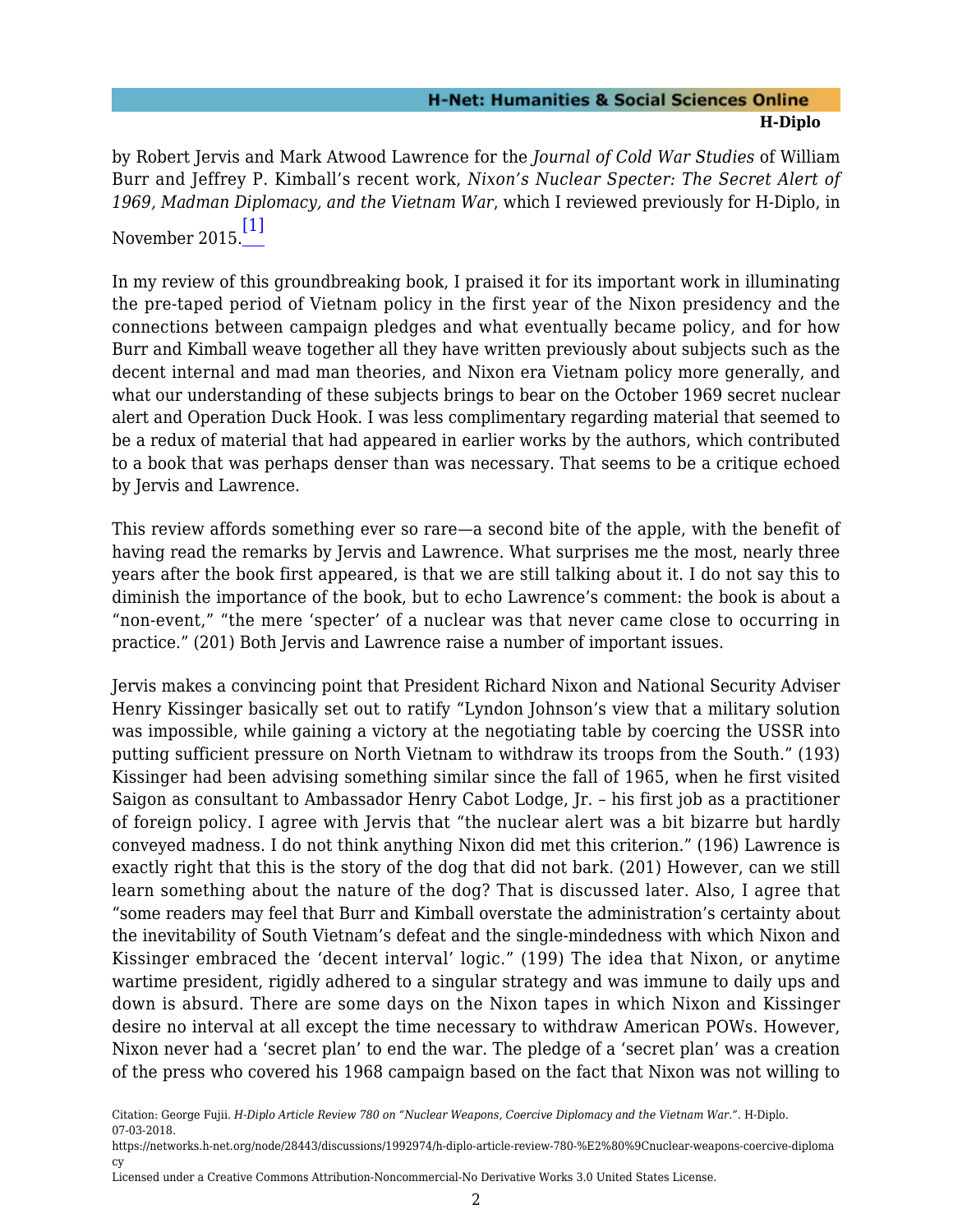<span id="page-4-0"></span>reveal what his Vietnam policy was. William Safire wrote with fascination about how myths like the 'secret plan' get created, and how difficult they are to eradicate. [\[2\]](#page-7-1)

The fact that we are still talking the book shows that Burr and Kimball have made an enduring case for their work. Even the history of a 'non-event' intrigues, whether on its own merit or, perhaps even more, because of what it reveals about Nixon and Kissinger and the decision-making process they would use to eventually settle on their Vietnam policy. The process is the aspect least discussed in the book and in the remarks by Jervis and Lawrence, and is the least understood. There has been too much guesswork into Nixon's state of mind, into the way he made decisions, and into the relationship between domestic and foreign policy.

Take the period at the other end of Nixon's struggle with Vietnam, around the time of the Christmas Bombing. Nixon's diaries provide valuable insight into his thought process. "This

<span id="page-4-1"></span>is January the 9th, 1973, my sixtieth birthday," he recorded later that day. $\overline{\phantom{a}^{[3]}}$  $\overline{\phantom{a}^{[3]}}$  $\overline{\phantom{a}^{[3]}}$  "I got up this morning around 7:30 or 7:45 and had a glance at the paper. The *Times* has the birthday interview on the front page… It was very heartwarming to have the elevator and telephone operator say happy birthday as I came in today." His diary entries are particularly revelatory about how difficult Vietnam had made his presidency since his landslide reelection in November, a time period when most newly reelected presidents are celebrating. "Pat, and of course Tricia, go through a great deal because they read the news summaries in the press, the editorials and the rest. I know how vicious they are…I have not been reading the news summaries since the election. That has maybe been one of the things that keeps my balance. I realize that does tend to keep me somewhat isolated from the

<span id="page-4-2"></span>hurly-burly of the discussion." [\[4\]](#page-7-3)

We do not have similar records for President Lyndon Johnson, but both he and Nixon were personally changed by the war. You can imagine almost any wartime president going through something similar at some point of exhaustion. "Sleeping continues to be a problem," he continued. "When this happens again, I think I will get up and read and try to see whether I can work. The problem is when I do that, I find it very difficult going back to sleep. Then I have a sense of fatigue the next day, usually in the middle of the morning." His deteriorating health affected every initiative, domestic and foreign, and stalled the planning for his second term just as he needed energy and clarity the most. "On this whole series of negotiations, Henry has consistently been wrong. He always is, all of the time, he is always speaking in terms of rational people. The Vietnamese, North and South, are basically not rational…Although in the long run I think the very effect of ending the war is all that matters. [sighs]…In attempting to get our [second term government] reorganization through, it is very likely that we will do the reorganization at a very great cost, on two scores. One, I haven't been able to get any rest since, and I really needed it after the

https://networks.h-net.org/node/28443/discussions/1992974/h-diplo-article-review-780-%E2%80%9Cnuclear-weapons-coercive-diploma cy

Citation: George Fujii. *H-Diplo Article Review 780 on "Nuclear Weapons, Coercive Diplomacy and the Vietnam War."*. H-Diplo. 07-03-2018.

Licensed under a Creative Commons Attribution-Noncommercial-No Derivative Works 3.0 United States License.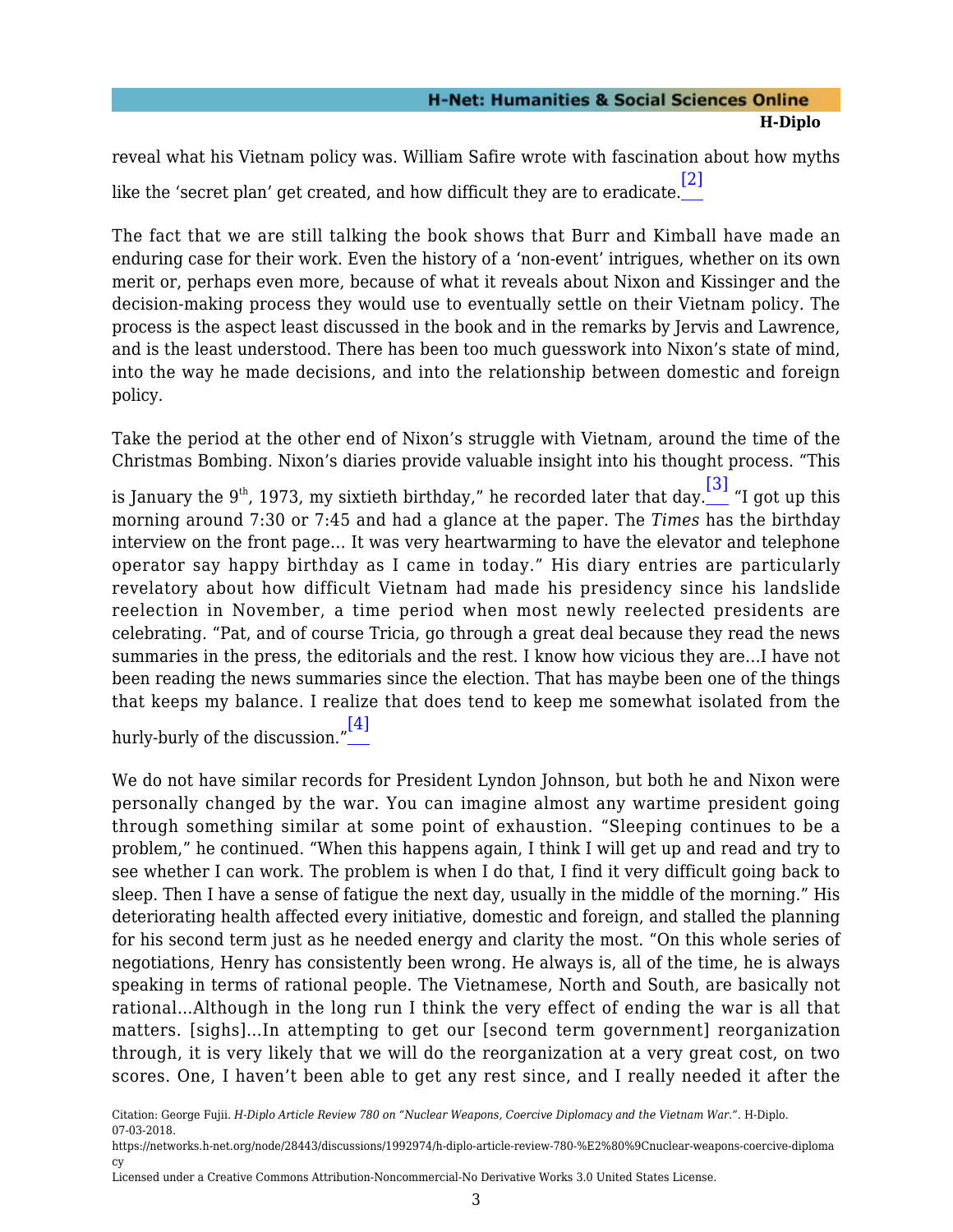<span id="page-5-0"></span>campaign, that everybody needed it. Secondly, I was unable to pay as much attention as I would have liked to the whole Paris negotiations, although I doubt if I did it would have had much effect." [\[5\]](#page-7-4) Also, the diaries later reveal why Nixon faltered so badly as the Watergate inquiries intensified: he was not well. One wonders how that time period could have been different had President Harry Truman and Johnson not died within a month of each other. Watergate was as much the prosecution of the 'Imperial Presidency' as anything, and the powers of the presidency had been growing since the dawn of the Cold War. Nixon faced this trial alone, as the only living president. Other presidents probably would not have defended the specific excesses of the Nixon administration, but they would have defended the presidency. It could have been a very different scenario for Nixon had especially Johnson lived even one more year.

It may seem as if this review has gotten off track and has introduced a number of subjects that do not seem related to the one I set out to discuss. This is necessary since it reflects the way Nixon considered a nuanced, sophisticated set of variables before making a decision. When one spends enough time immersed in these sources, whether diaries or White House tapes, one comes to recognize certain patterns. Nixon never quite became predictable, but one has a basis for comparing different statements and actions, whether related to domestic policy or foreign policy. An appreciation for this appears to be missing from this discussion. I suspect the most important explanation behind the 'non-event' of the October 1969 secret nuclear alert was domestic policy, not foreign policy.

That is why the alert did not cause particular concern for the Soviet Union, and why Secretary of State Alexander Haig noted when raising it that it was to be, among other things, "not threatening to the Soviets." (194) Having actual recordings from the fall of 1969 would be more ideal, but the Nixon White House taping system did not start capturing conversations until February 1971. However, the next best thing is having recordings from other periods. The vast trove of recordings that Nixon left us allows us to identify some patterns in his decision-making process. For example, Nixon spoke of the need to 'prick the boil' when it came to the moment to make a decision—a bold action when it was least expected. He did this a number of time during his presidency—the China announcement, the suspension of gold a month later, the May 8, 1972 bombing and mining of Hanoi and Haiphong, the Moscow summit, the Christmas Bombing, and others. Second, Nixon liked to pair what he saw as complementary private and public actions. If publicly he was tough, in private channels he was more diplomatic. Pairing actions perceived as strong and weak was as important to him as pairing private and public actions – sometimes even multiples of each.

Finally, sometimes recordings reveal that the real purpose of a foreign policy action was a desired domestic outcome. The example I have written about the most is the path to Nixon's

<span id="page-5-1"></span>August 15, 1971 decision to suspend the Bretton Woods system and its aftereffects. [\[6\]](#page-7-5) One

- https://networks.h-net.org/node/28443/discussions/1992974/h-diplo-article-review-780-%E2%80%9Cnuclear-weapons-coercive-diploma cy
- Licensed under a Creative Commons Attribution-Noncommercial-No Derivative Works 3.0 United States License.

Citation: George Fujii. *H-Diplo Article Review 780 on "Nuclear Weapons, Coercive Diplomacy and the Vietnam War."*. H-Diplo. 07-03-2018.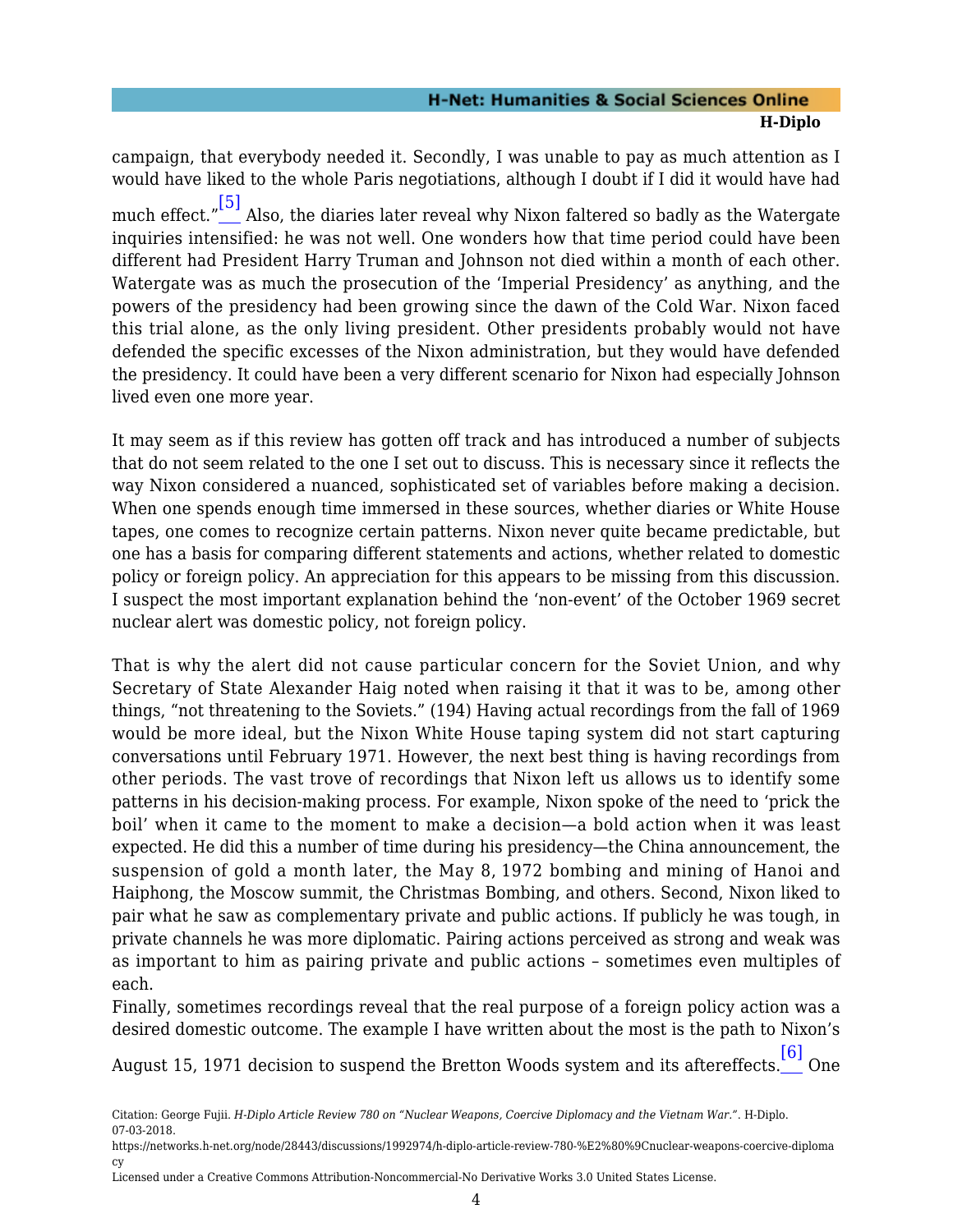quotation from the Nixon tapes stands out as being appropriate time and again during his presidency in terms of how he saw his options when backed into a corner and forced to make a decision:

Nixon: I tend not to be as persuaded by the international monetary arguments as I am by the domestic arguments. So therefore I am inclined to think that we should consider doing all those things domestically which would also have a good effect internationally, and as a last resort do the international thing, except of course floating. The floating thing I think is so goddamned confusing that nobody's going to understand. Closing the gold window sounds as if the dollar is

going to hell, that's to the average person. [\[7\]](#page-7-6)

<span id="page-6-0"></span>Based on how Nixon made complex foreign policy decisions, I suspect that is what was really going in during October 1969. He thought about foreign policy in terms of the domestic policy consequences, something that has not been considered nearly as much in our discussion of the 1969 nuclear alert, as we have focused on specific foreign policy actions. Part of the reason I suspect we are still talking about this is that it continues to vex us, and will continue to do so for as long as we consider it a foreign policy action alone.

For example, what is missing most from the story is how, by the fall of 1969, Congress announced that Nixon's honeymoon period with respect to Vietnam was over, and the White House faced heightened pressure to establish a timetable for withdrawal. Three senators in particular were vocal, including Edmund Muskie (D-ME), who had been the Democratic vice-presidential running mate with Hubert Humphrey in 1968, Fred Harris (D-OK), who was national co-chair of Humphrey's presidential bid, and, in Nixon's defense, Hugh Scott

<span id="page-6-1"></span>(R-PA). Majorities in the Democrat-controlled House and Senate demanded action. [\[8\]](#page-7-7) (5) Apart from vocal activism on this topic, these three also have something else in common: they do not appear in the index of Burr and Kimball's book. While Congress made clear it expected bold action by the White House on Vietnam, Nixon paired a weak effort, Henry Cabot Lodge's meetings with the North Vietnamese in Paris, with a strong effort, passage of the "Support the President" resolution in Congress, which passed with 300 votes in the House and 58 in the Senate. Nixon used the mandate from those votes, which included a 60 day moratorium on criticizing the White House, to announce the October nuclear alert and 'prick the boil' with his November 3 'Silent Majority' speech—arguably the most significant address of his presidency. In my view, the October 1969 secret nuclear alert makes more sense when one considers these other dimensions. The story is indeed a 'non-event' if we do not consider the domestic policy implications of foreign policy decisions. Unless we consider a more nuanced set of variables and archival sources, including tapes and foreign sources, the dog that does not bark will never do so.

- https://networks.h-net.org/node/28443/discussions/1992974/h-diplo-article-review-780-%E2%80%9Cnuclear-weapons-coercive-diploma cy
- Licensed under a Creative Commons Attribution-Noncommercial-No Derivative Works 3.0 United States License.

Citation: George Fujii. *H-Diplo Article Review 780 on "Nuclear Weapons, Coercive Diplomacy and the Vietnam War."*. H-Diplo. 07-03-2018.